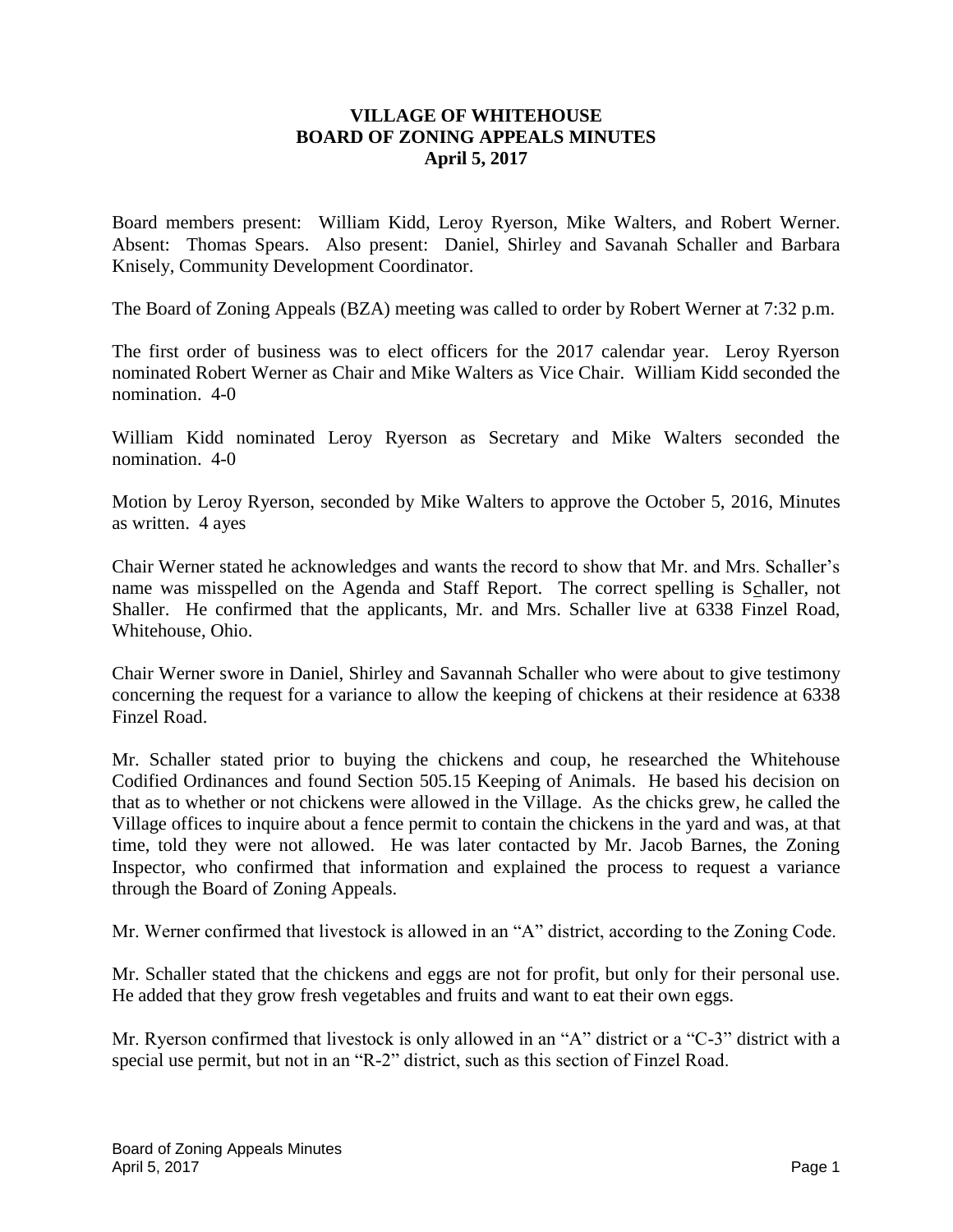Mr. Schaller stated their residence is located on 2.2 acres of land and he can't even measure the distance to the nearest neighboring residence. Mrs. Schaller added that Section 505.15 says livestock has to be located at least 100' from a neighboring residence – they have no neighbors, just a cemetery, Blue Creek, the Wabash Cannonball Bike Trail, and Finzel Road. Mr. Schaller shared pictures of the property with the BZA members. Mrs. Schaller said they have a unique home on 2.2 acres in the middle of all the newer developments.

Mr. Ryerson stated that the purpose of the Zoning Code is to limit what happens in residential areas, such as sanitation issues, flies, and rodents. Mr. Schaller stated the chickens will be free range in a moveable fenced area. They must protect them from raccoons and a busy Finzel Road. Mr. Ryerson added that the waste will draw flies.

Mr. Schaller stated that the family has less food waste because the chickens eat it. He said they generally have no smell, and won't be running around the entire property. He also added that his property was not zoned R-2 when he moved there, but was changed later.

Mr. Walters asked if there were other residential parcels in Whitehouse that are 2+ acres? He also asked Mr. Schaller to describe "moveable fencing." Mr. Schaller stated they are using his daughters old playhouse as a coup now and would like to be able to move the fence around the rear yard, but never place it in the front yard.

Mrs. Schaller stated her daughter, Savannah, is interested in animals and will be taking agricultural classes when she reaches the 8<sup>th</sup> grade. She's interested in FFA and 4-H and it can't get any better than having your own chickens to care for. She stated they will use the chicken waste as fertilizer in the garden and that the entire family loves eggs.

Mr. Walters asked how many chickens the Schaller were proposing. Mr. Schaller stated they have 22 now, but only want to keep 13. They would not keep any roosters and already have a home for the extra ones.

Mr. Kidd stated that he appreciates everything that has been said, but the Code states you cannot have livestock in an R-2 district. He doesn't know when the Schaller property was rezoned to an R-2 district, as Mr. Schaller stated, and understands that the Schallers thought they were abiding by the rules. However, the BZA needs to be cautious about granting a variance to allow livestock.

Mr. Werner added that if the BZA grants them a variance, they would have to grant variances for other residents who want to have livestock on their property, and suddenly it would be difficult to determine what is acceptable. Rules are in place for a reason.

Mr. Schaller stated the BZA could set down rules and work something out with him… to allow it because of the size of his property and the distance he could place the coup from the lot lines.

Mr. Kidd added that he would be abstaining from the vote since he is a distant relative of Mr. Schaller.